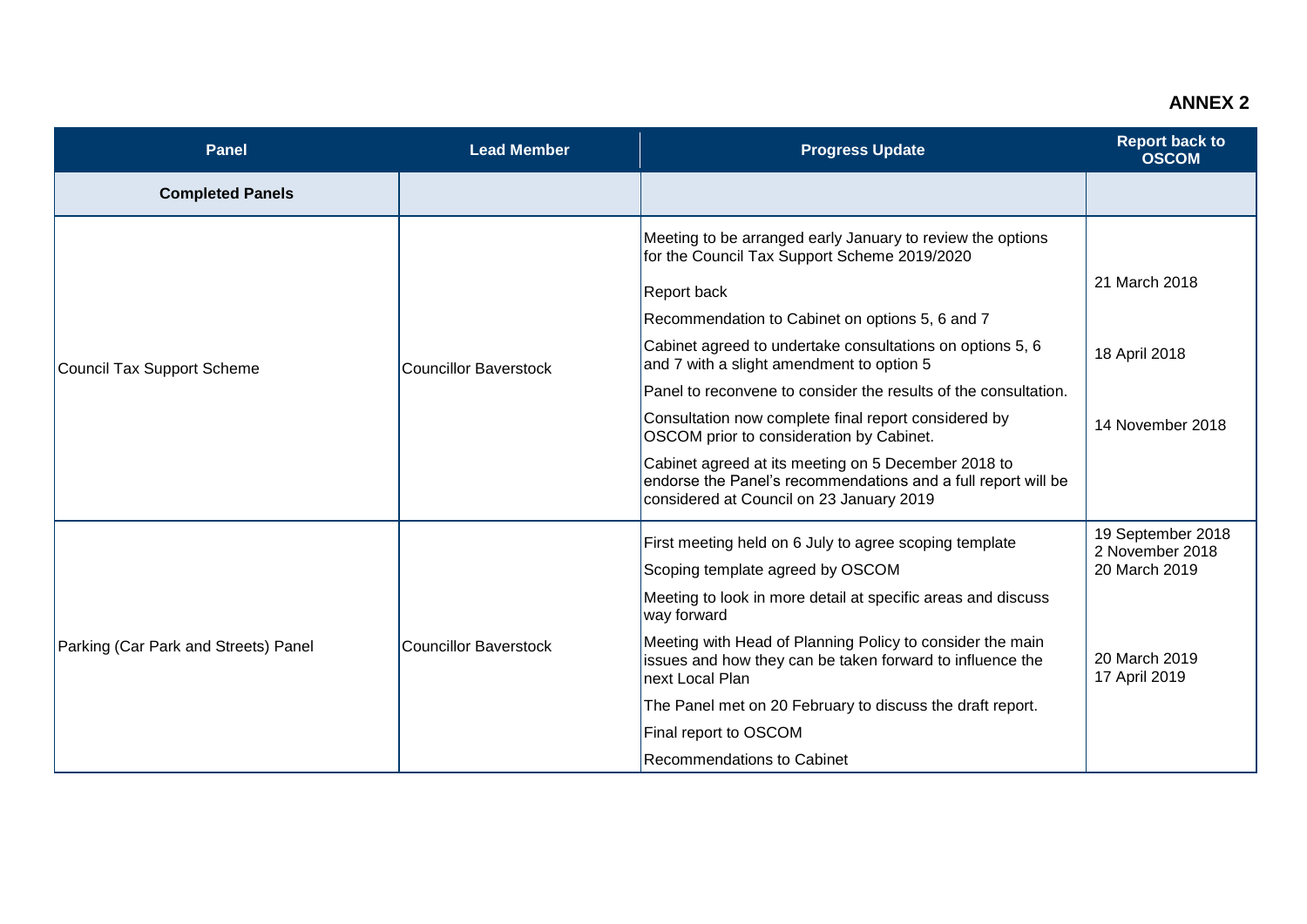| Panel                                        | <b>Lead Member</b> | <b>Progress Update</b>                                                                                                                                                                                                                                                                                | <b>Report back to</b><br><b>OSCOM</b> |
|----------------------------------------------|--------------------|-------------------------------------------------------------------------------------------------------------------------------------------------------------------------------------------------------------------------------------------------------------------------------------------------------|---------------------------------------|
| <b>Completed Panels</b>                      |                    |                                                                                                                                                                                                                                                                                                       |                                       |
| <b>Future of High Streets in Test Valley</b> | Councillor Hurst   | A Panel to be set up to review how emerging policies could<br>influence and develop High Streets across the Borough<br>Workshops to be held to gather views/evidence from<br>stakeholders and the community and report back to OSCOM.<br>Workshop held on 5 March 2019 final report to be considered. | 24 April 2019                         |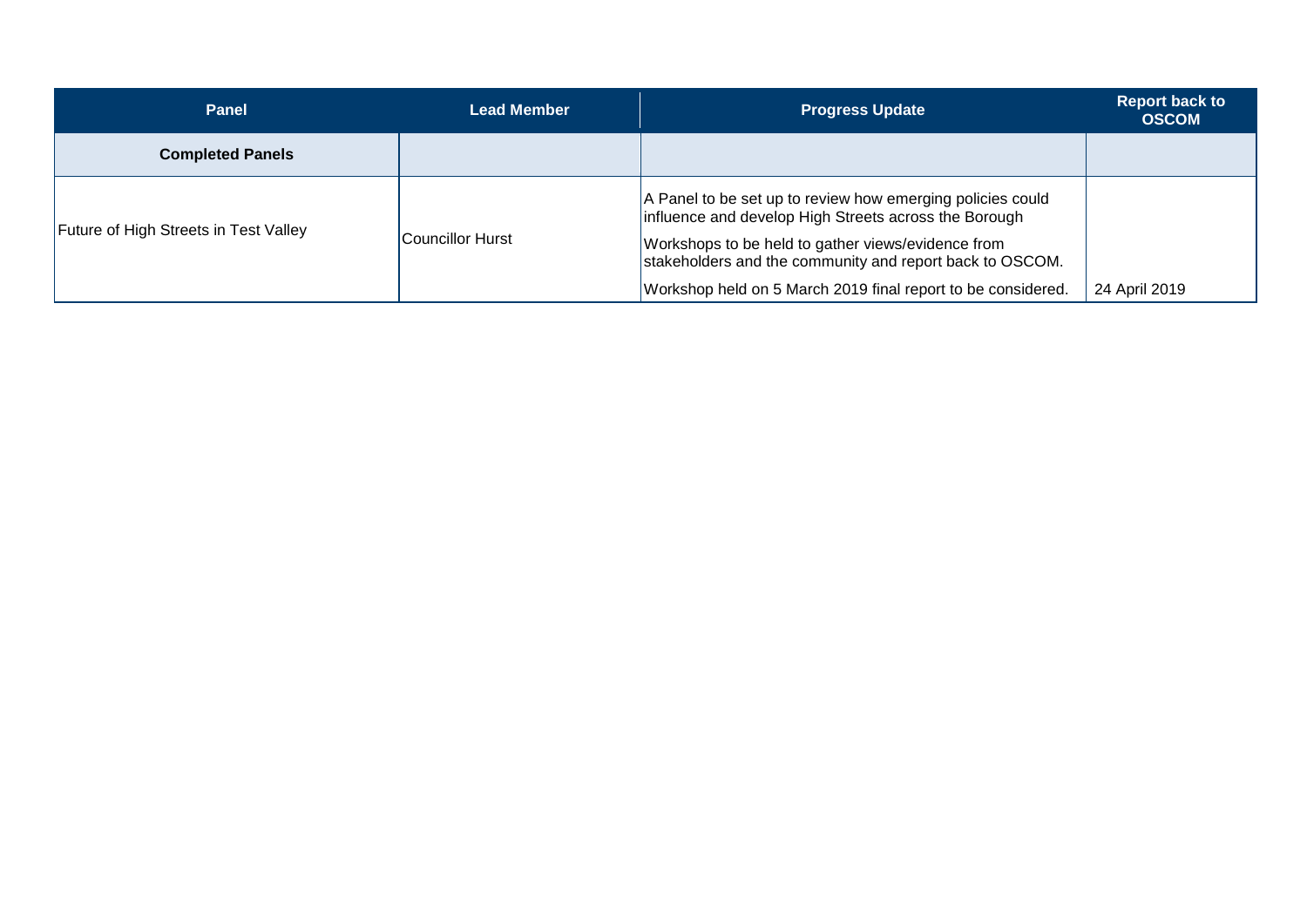| <b>Panel</b>                                            | <b>Lead Member</b>           | <b>Progress Update</b>                                                                                                                                                                                                                                                                                                                                                                                                                                          | <b>Report back to</b><br><b>OSCOM</b> |
|---------------------------------------------------------|------------------------------|-----------------------------------------------------------------------------------------------------------------------------------------------------------------------------------------------------------------------------------------------------------------------------------------------------------------------------------------------------------------------------------------------------------------------------------------------------------------|---------------------------------------|
| <b>Ongoing Panels</b>                                   |                              |                                                                                                                                                                                                                                                                                                                                                                                                                                                                 |                                       |
|                                                         | <b>Councillor Baverstock</b> | Scoping report to be produced and a panel set up to include<br>Councillors Bailey, Cockaday, Hamilton and Mutton                                                                                                                                                                                                                                                                                                                                                |                                       |
|                                                         |                              | Panel have met to discuss the scope of the panel.                                                                                                                                                                                                                                                                                                                                                                                                               |                                       |
|                                                         |                              | Further meeting organised.                                                                                                                                                                                                                                                                                                                                                                                                                                      |                                       |
|                                                         |                              | Scope to be considered by Committee                                                                                                                                                                                                                                                                                                                                                                                                                             | 17 July 2019                          |
| The future of health provision in Andover and<br>Romsey |                              | Panel post election consists of Councillors Baverstock,<br>Andersen, Bailey, Brooks, Gidley, Hamilton and Parker                                                                                                                                                                                                                                                                                                                                                |                                       |
|                                                         |                              | Panel meeting held on 15 August and Zena Ludick,<br>Operations Director for Medical Services at Hampshire<br>Hospital NHS and Diane Blanchard, Operational Director for<br>Family Clinical Support Service will met with the panel on<br>Wednesday 28 August 2019.                                                                                                                                                                                              |                                       |
|                                                         |                              | Next meeting to be held on 4 October 2019 where Fran<br>White, Senior Commissioning Manager Out of Hospital<br>Transformation, Mid Hampshire and Lande Newton, Primary<br>Care Commissioning Manager, NHS West Hampshire CCG<br>will meet with the panel.                                                                                                                                                                                                       |                                       |
|                                                         |                              | The next meeting to be held on 7 January 2020 where<br>Rachael King, Director of Commissioning (South West) and<br>Martyn Rogers, Head of Primary Care will be attending to<br>discuss health provision in the south of the Borough.                                                                                                                                                                                                                            |                                       |
|                                                         |                              | Councillor Baverstock (Lead Member) reported that the panel<br>met on 7 January 2020 where the Director of Commissioning,<br>NHS West Hampshire CCG and the Head of Primary Care,<br>NHS West Hampshire CCG attended to give a better<br>understanding of the way the CCG works in Romsey and how<br>TVBC could help the CCG to plan better for the Future. A<br>meeting is planned to look at the role of pharmacists and<br>future plans for Romsey Hospital. |                                       |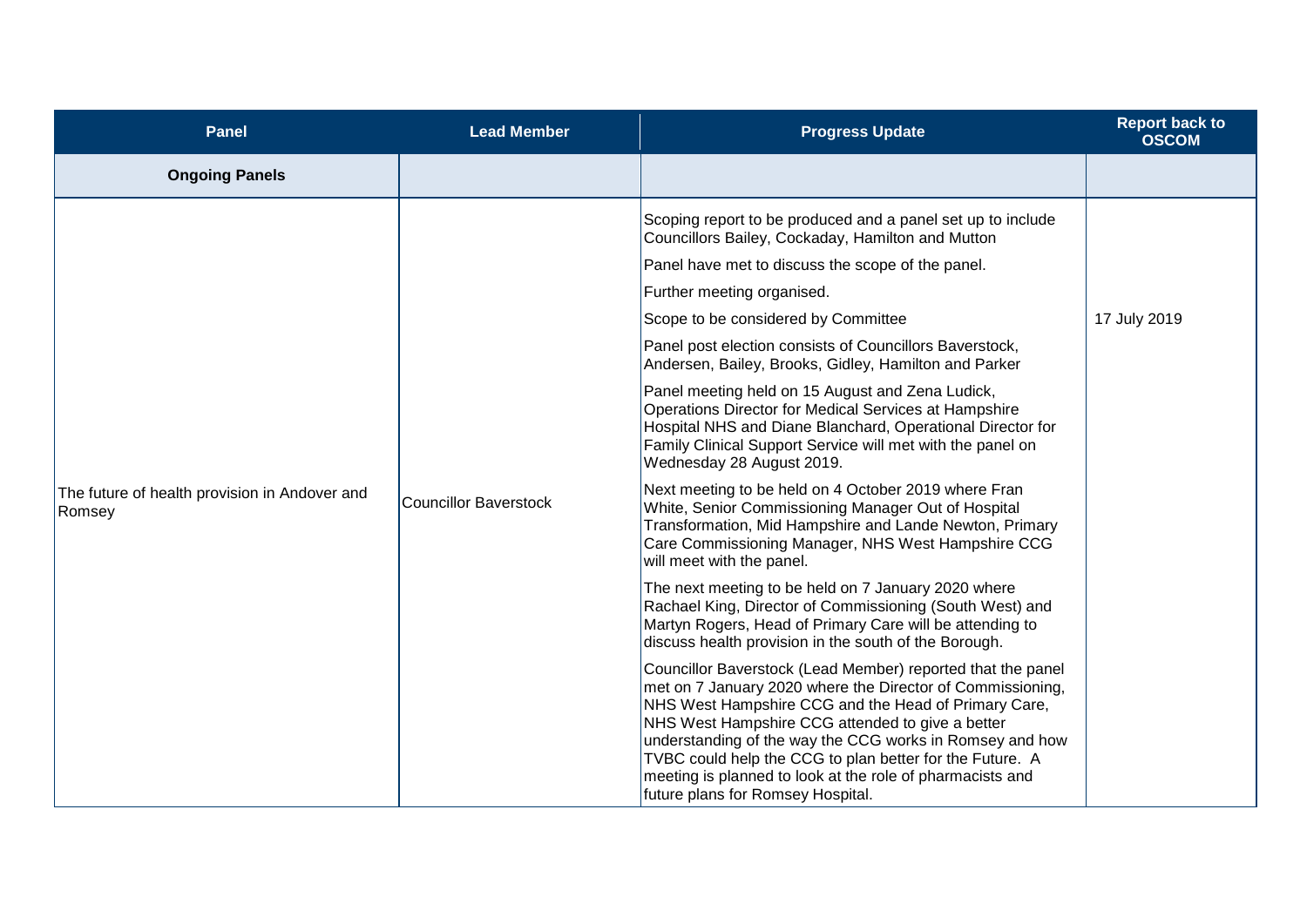| <b>Armed Forces Covenant</b>     | Councillor Borg-Neal/Councillor<br><b>Hamilton</b> | Scoping report to be produced.                                                                                                                                                                                           |                  |
|----------------------------------|----------------------------------------------------|--------------------------------------------------------------------------------------------------------------------------------------------------------------------------------------------------------------------------|------------------|
|                                  |                                                    | Councillor Borg Neal liaising with relevant organisations.<br>Panel would commence following the Borough Elections in<br>May 2019.                                                                                       |                  |
|                                  |                                                    | Members have been invited to sit on the panel.                                                                                                                                                                           |                  |
|                                  |                                                    | The panel consists of Councillors Borg Neal, Burley, Coole,<br>Donnelly and Rowles.                                                                                                                                      |                  |
|                                  |                                                    | Meetings have been held with 11 Brigade's Army Civilian<br>Liaison Officer and a scope will be considered at the next<br>Overview and Scrutiny Committee meeting.                                                        | 16 October 2019  |
|                                  |                                                    | The scoping document will be considered at OSCOM on 11<br>December 2019                                                                                                                                                  | 11 December 2019 |
|                                  |                                                    | The next meeting will be held at the end February/<br>beginning March 2020.                                                                                                                                              |                  |
| Council Tax Support Scheme Panel | <b>Councillor Baverstock</b>                       | Panel met on 21 August to consider the impact on the changes<br>made to the scheme in 2019/20 and options for further changes<br>to the scheme for 2020/21. Report was considered by OSCOM<br>on 5 September 2019.       |                  |
|                                  |                                                    | Recommendations from the Panel were endorsed at Cabinet on<br>11 September 2019. Changes to the scheme are now out for<br>an 8 week consultation and an update report will be presented<br>to the Committee in November. | 13 November 2019 |
|                                  |                                                    | OSCOM agreed the recommendations from the panel and<br>these would now be considered by Cabinet on 18 December<br>2019.                                                                                                  |                  |
|                                  |                                                    | The recommendations from the panel will go to Council on 29<br>January 2020.                                                                                                                                             |                  |